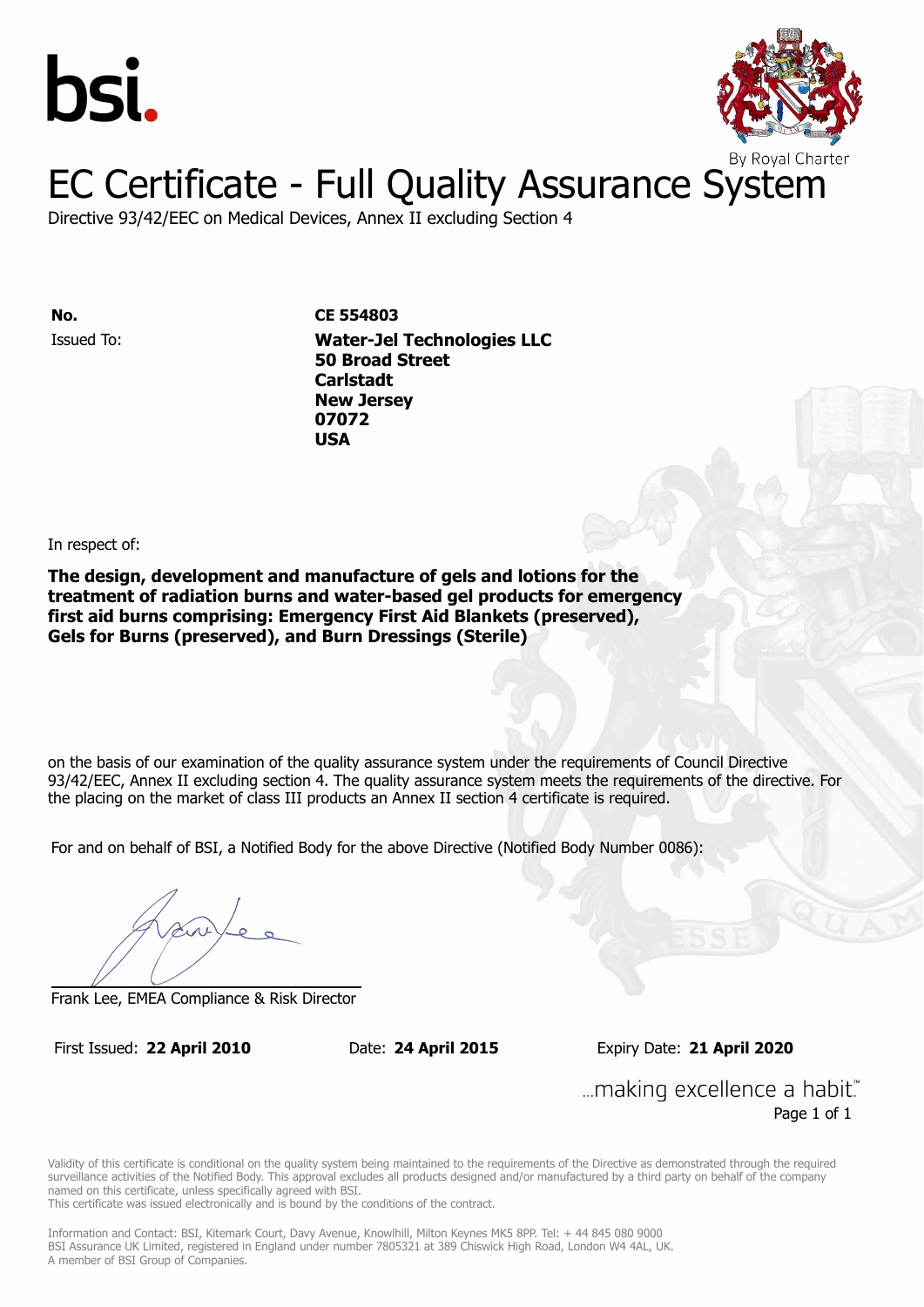



# EC Certificate - Full Quality Assurance System

Directive 93/42/EEC on Medical Devices, Annex II excluding Section 4

### List of Significant Subcontractors

Recognised as being involved in services relating to the product covered by:

Certificate No: **CE 554803**

Date: **24 April 2015** Issued To: **Water-Jel Technologies LLC 50 Broad Street Carlstadt New Jersey 07072 USA**

Steris Corporation Isomedix Services 23 Elizabeth Drive Chester New York 10918 USA

Steris Isomedix Services, Inc. 9 Apollo Drive Whippany New Jersey 07981 USA

Water-Jel Europe 3 & 4 The Mead Business Centre Mead Lane **Hertford** Hertfordshire SG13 7BJ United Kingdom

**Subcontractor: Service(s) supplied**

**Gamma Sterilization**

**Gamma Sterilization**

**EU Representative**

... making excellence a habit."

Page 1 of 1